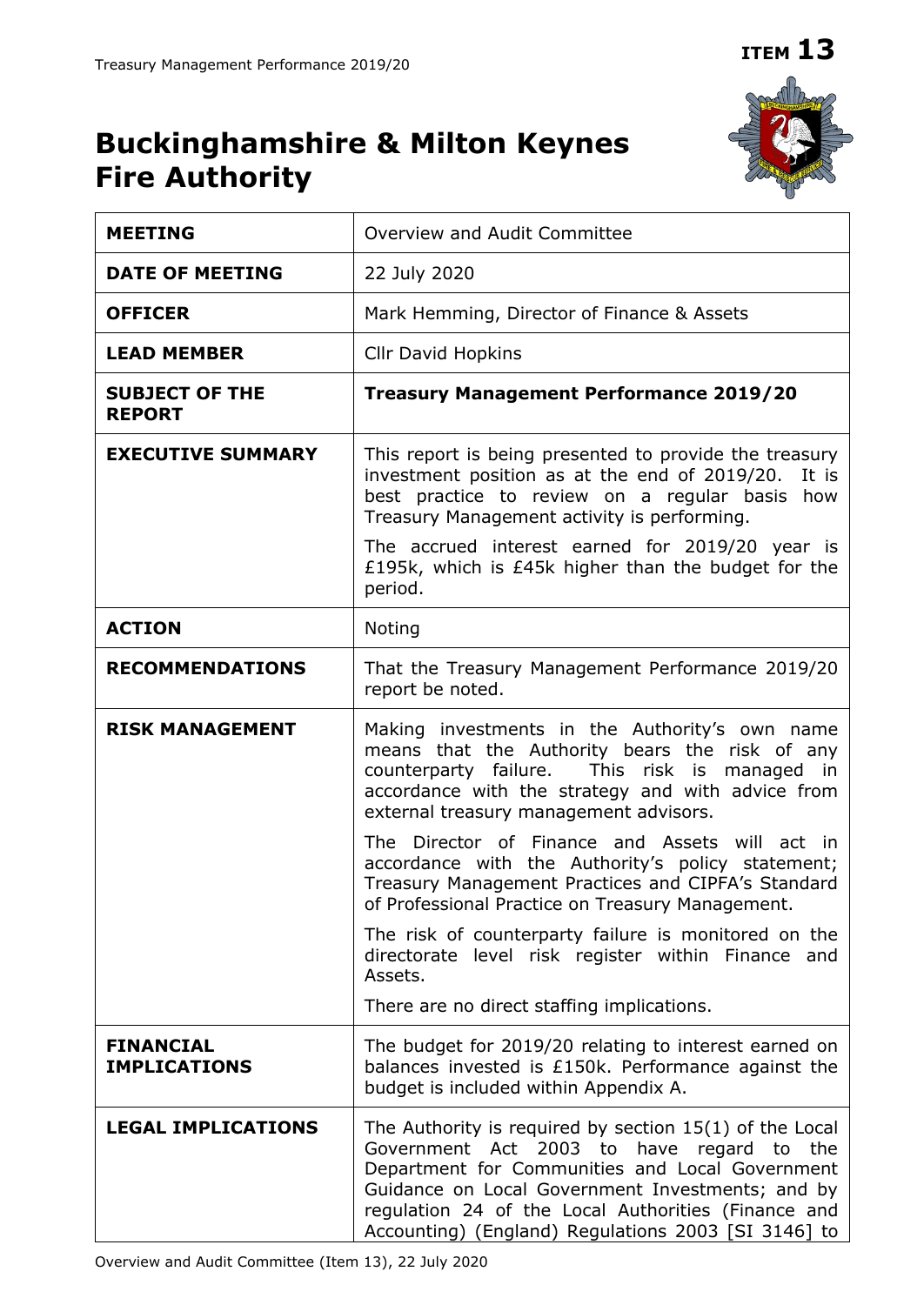|                                                                                   | regard to any prevailing CIPFA Treasury<br>have<br>Management Code of Practice                                                                                                                                  |  |  |
|-----------------------------------------------------------------------------------|-----------------------------------------------------------------------------------------------------------------------------------------------------------------------------------------------------------------|--|--|
| <b>CONSISTENCY WITH</b><br>THE PRINCIPLES OF<br>THE DUTY TO<br><b>COLLABORATE</b> | No direct impact.                                                                                                                                                                                               |  |  |
| <b>HEALTH AND SAFETY</b>                                                          | No direct impact.                                                                                                                                                                                               |  |  |
| <b>EQUALITY AND</b><br><b>DIVERSITY</b>                                           | No direct impact.                                                                                                                                                                                               |  |  |
| <b>USE OF RESOURCES</b>                                                           | See Financial Implications.                                                                                                                                                                                     |  |  |
| <b>PROVENANCE SECTION</b><br>&<br><b>BACKGROUND PAPERS</b>                        | Treasury Management Policy Statement, Treasury<br>Management Strategy Statement and the Annual<br><b>Investment Strategy</b><br>https://bucksfire.gov.uk/documents/2020/03/130219<br>fire authority agenda.pdf/ |  |  |
| <b>APPENDICES</b>                                                                 | Appendix A: Treasury Management Performance<br>2019/20                                                                                                                                                          |  |  |
| <b>TIME REQUIRED</b>                                                              | 5 minutes                                                                                                                                                                                                       |  |  |
| <b>REPORT ORIGINATOR</b><br><b>AND CONTACT</b>                                    | Linda Blunt<br>Iblunt@bucksfire.gov.uk<br>01296 744404                                                                                                                                                          |  |  |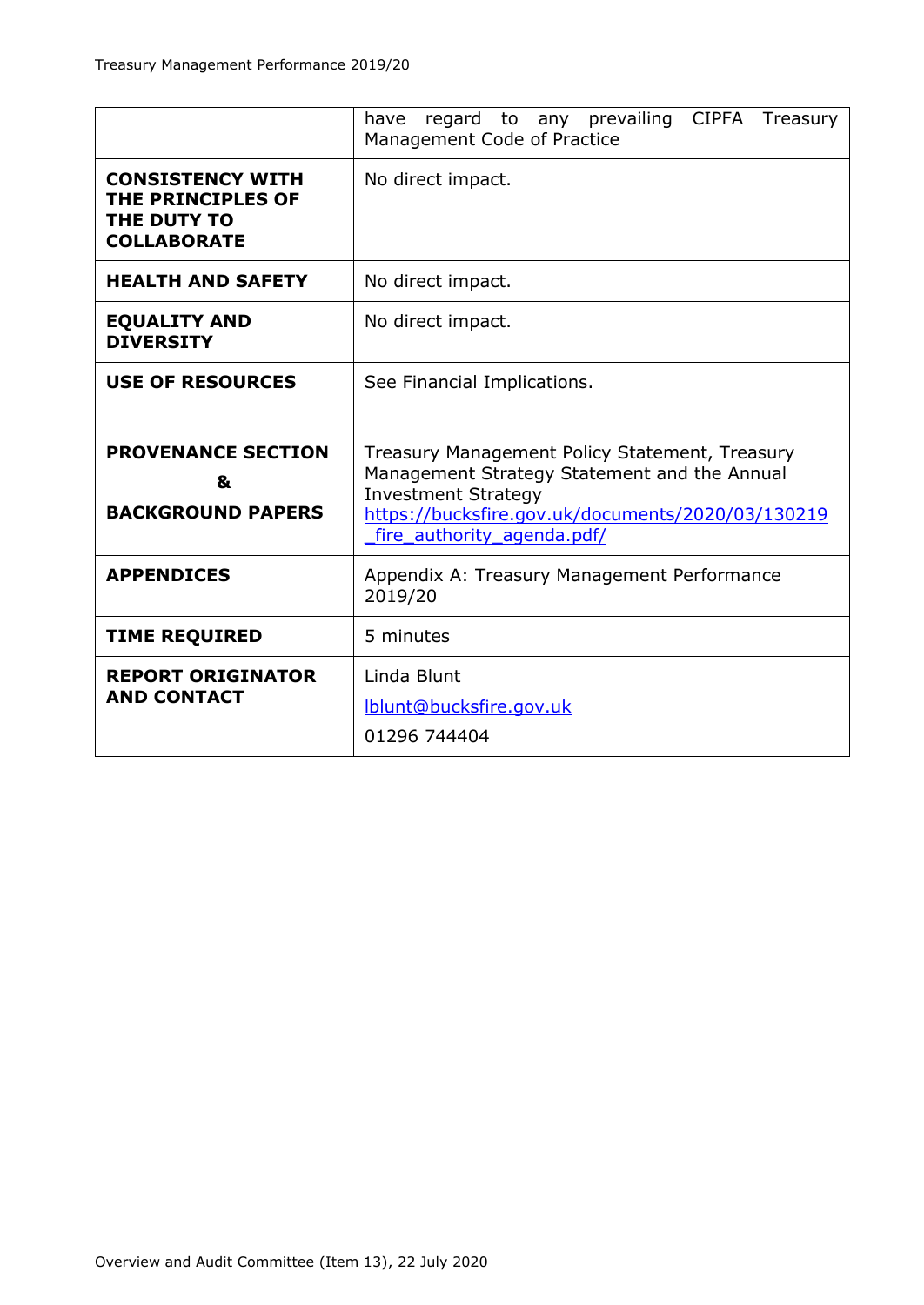#### **Appendix A – Treasury Management Performance 2019/20**

#### **Background**

Up until 31 March 2013, the Authority's cash balances were managed by Buckinghamshire County Council (BCC) under a Service Level Agreement (SLA). From 2013/14 the Authority began investing in its own name. Since the treasury management function has been managed in-house, the Authority has achieved investment returns of £1.156m between 2013/14 and 2019/20. This is in comparison to the returns of £0.550m the Authority would have earned through BCC and the SLA for the same period.

This report highlights the performance to date of the in-house treasury management function for 2019/20. It is worth noting that the interest receivable from BCC under the SLA on the 2019/20 average balance of £14.5m would have been £82.6k.

#### **Security of Investments**

The primary investment priority as set out in the Treasury Management Policy Statement is the security of capital. The Authority applies the creditworthiness service provided by Link. This determines whether or not a counterparty is suitable to invest with and if so, the maximum duration an investment could be placed with them. In the Annual Investment Strategy (AIS), the Authority resolved that the balances invested with any single counterparty at any point in time would be 30% of the total investment portfolio to a maximum of £5m (with the exception of Lloyds Bank, who as our banking provider that have a limit of £7.5m, of which at least £2.5m must be instant access). The amount invested with each counterparty on the approved lending list as at 31 March 2020 is detailed below:

| Counterparty                         | Amount (£000) |
|--------------------------------------|---------------|
| Lloyds Bank                          | 5,000         |
| Nottingham Building Society          | 2,000         |
| <b>Principality Building Society</b> | 1,000         |
| Warrington Borough Council           | 2,000         |
| Thurrock Borough Council             | 1,000         |
| West Bromwich Building Society       | 1,000         |
| Lloyds Bank (Current Accounts)       | 1,764         |
| <b>Total</b>                         | 13,764        |

No counterparty limits were breached during the 2019/20 financial year.

In its AIS the Authority also resolved that all credit ratings will be monitored weekly, by means of the Link creditworthiness service. During Quarter 4 Link made no relevant changes to the counterparty listing.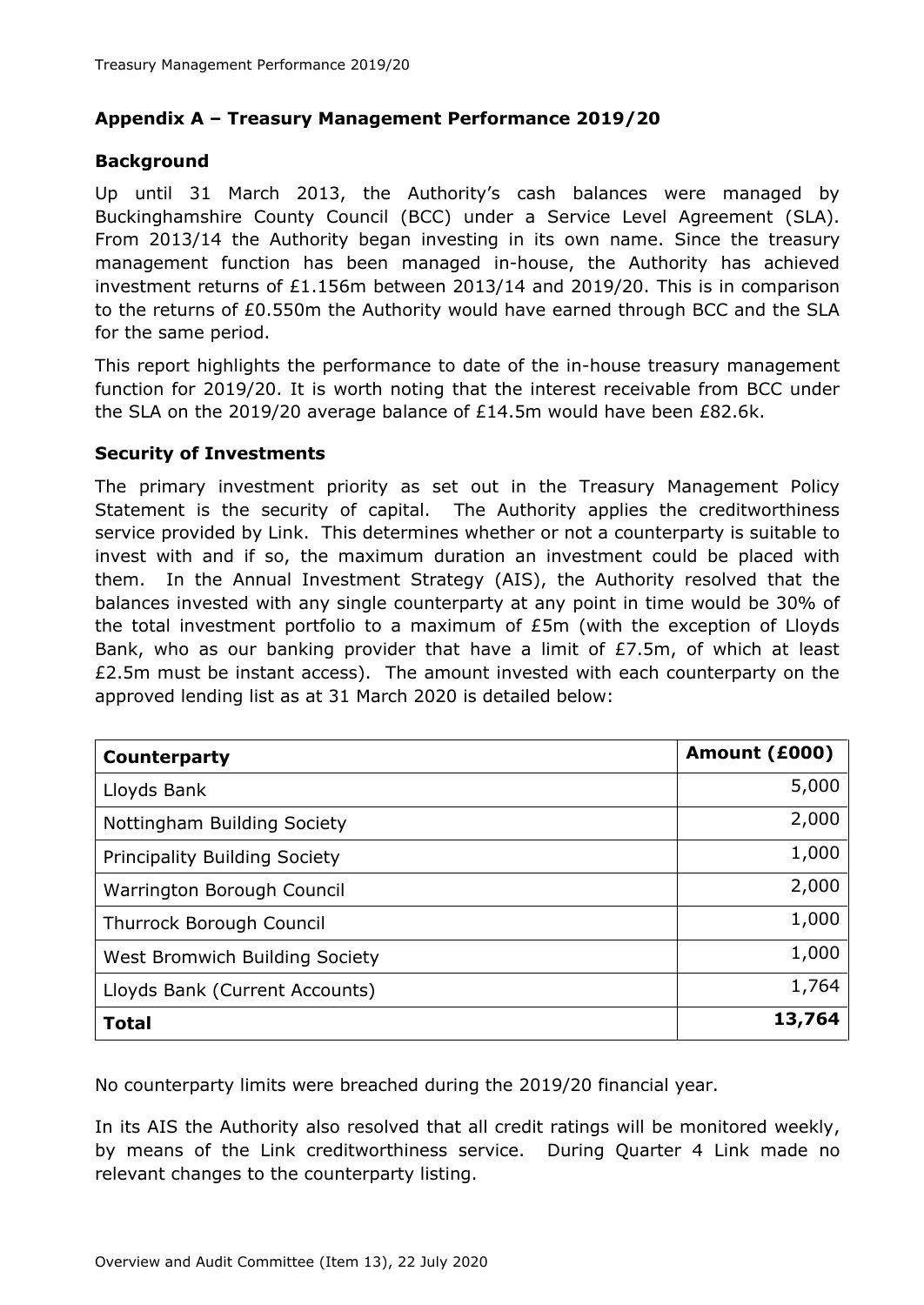## **Liquidity**

#### Investments

The second objective set out within the Treasury Management Policy Statement is the liquidity of investments (i.e. keeping the money readily available for expenditure when needed). Investments have been placed at a range of maturities, including having money on-call in order to maintain adequate liquidity. The current investment allocation by remaining duration can be seen on the chart below:



In order to cover expenditure such as salaries, pensions, creditor payments, and potential liabilities for which we have made provisions within the Statement of Accounts, the balances are invested as short fixed-term deposits.

There are seven investments currently falling in the 1-3 and 3–6 month periods. These mature one each month for the next seven months and were all originally invested for different terms and will be re-invested for varying terms upon maturity in order to maintain liquidity and meet future commitments. The Authority continues to hold Money Market Funds to help improve the liquidity of the Authority's balances. However, there is currently no money invested in these funds due to the timing of payments relating to the Blue Light Hub. This is expected to change during the next financial year. By investing collectively, the Authority benefits from liquidity contributed by others and from the knowledge they are all unlikely to need to call on that money at the same time.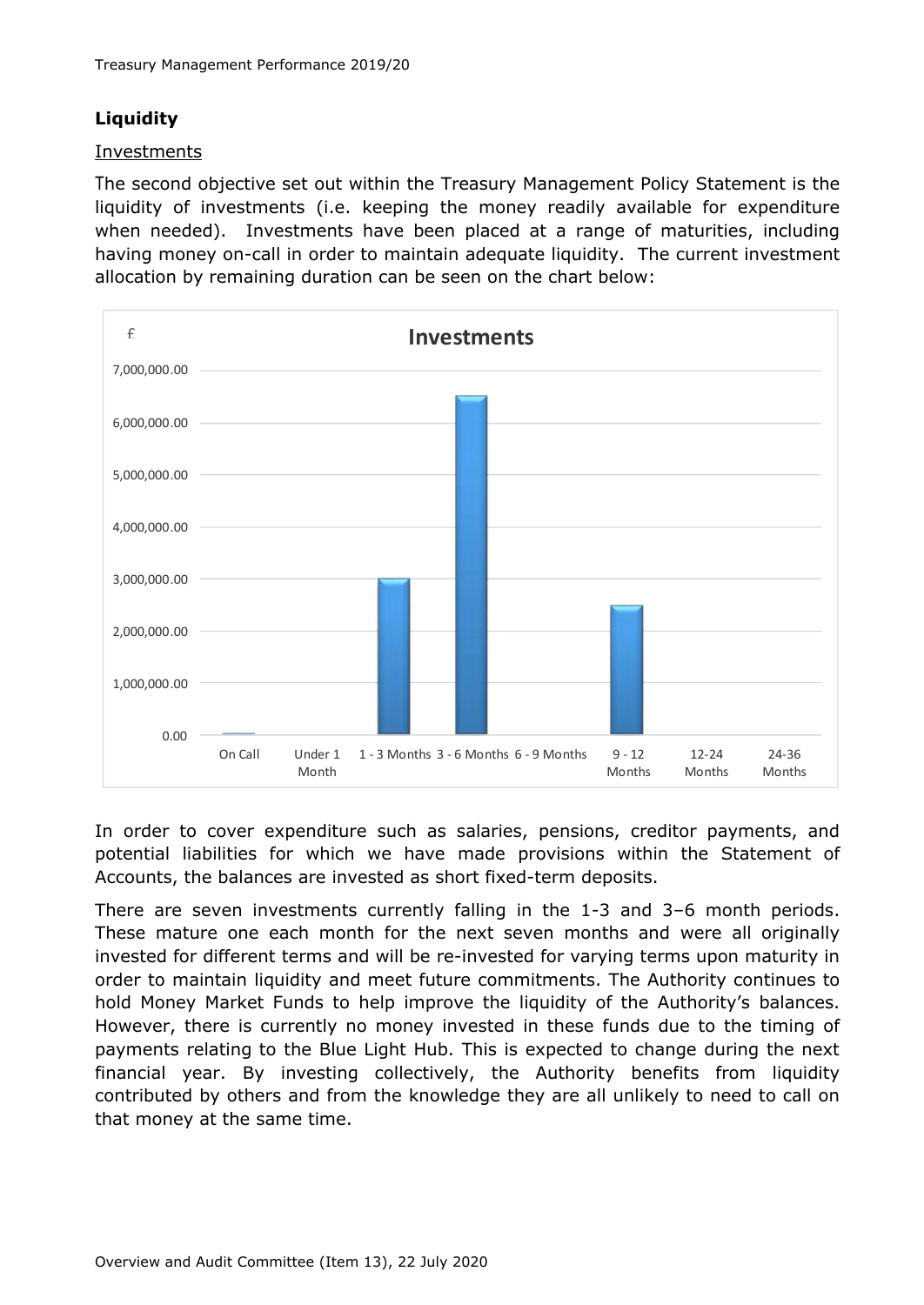## **Borrowing**

As part of managing the liquidity of investments, it is important to have regard to the maturity structure of outstanding borrowing. This can be seen in the following chart:



The total borrowing outstanding as at 31 March 2020 is £6.797m. No further debt repayment is due until May 2022. These repayments do not directly affect the revenue budget, as they simply reflect the use of cash accumulated by setting aside the appropriate minimum revenue provision (MRP) to settle the outstanding liability. At the Fire Authority meeting in February 2020, the Authority approved an increase in the Authorised Limit by £2m with immediate effect in-case short-term borrowing is required to effectively manage cashflow. This additional borrowing headroom was not utilised, primarily due to the receipt of £2m from South Central Ambulance Service for their contribution towards the Blue Light Hub.

## **Investment Yield**

Having determined proper levels of security and liquidity, it is reasonable to consider the level of yield that could be obtained that is consistent with those priorities.

## Performance Against Budget

The budget for future years was reviewed as part of the Medium Term Financial Plan process and the income target for 2019/20 is  $£150k$ . This has not increased for 2019/20 due to the continuing spend on the Blue Light Hub at West Ashlands, Milton Keynes. It is expected that there will be less funds available for investments, hence the potential to realise greater interest is diminished. The accrued interest earned as at 31 March 2020 is £195k against the planned budget of £150k for the year, which is an over achievement of  $E45k$ . It should be noted that  $E36k$  of this is due to the interest achieved from making an advance payment in respect of the Employers contribution to the LGPS of £1.3m, achieving £36k interest per year for the current year.